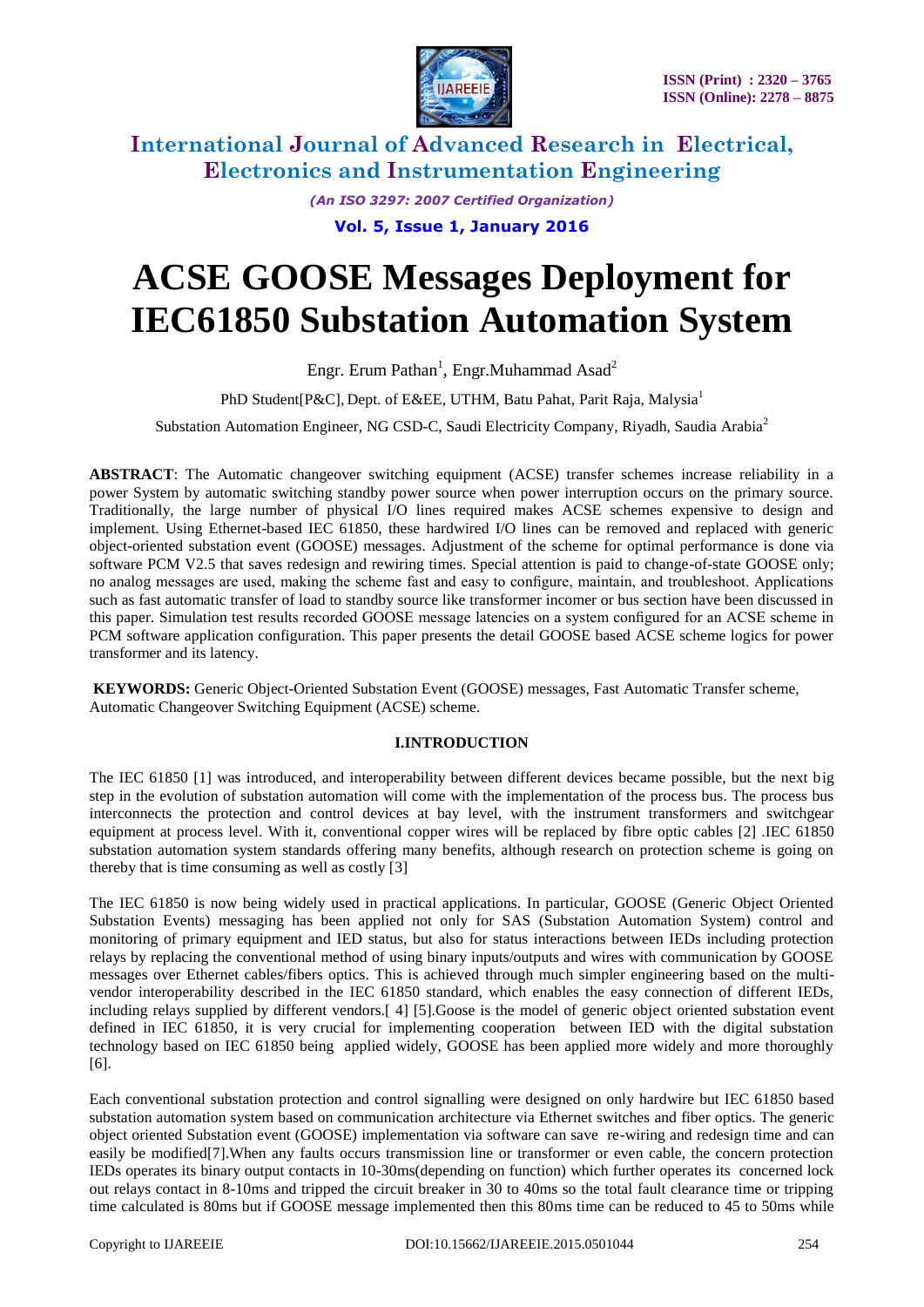

*(An ISO 3297: 2007 Certified Organization)*

## **Vol. 5, Issue 1, January 2016**

GOOSE message might be sent one IED to other IED in 4ms.The IEC 61850 ACSE scheme is more secure than conventional methods because traditional copper-wire connection can fail with no notice. IEC 61850 ACSE schemes send immediate alerts because of the loss of generic object-oriented substation event (GOOSE) system health messages [8], [9].

The IEC 61850 ACSE scheme is implemented in PCM software using a substation Ethernet LAN. Thus, the engineering design time, drawing time, number of auxiliary devices, and amount of wiring is reduced, which lowers the initial installation cost. The Device ACSE IED has capable for controlling, monitoring, measuring, and disturbance recording function up to 100 disturbances and communicating with fully IEC61850 compliant. All tripping logics, trip matrix logic and configurable logic blocks and logic gate can easily be done by using PCM software tool.

The rest of this paper is arranged in this manner such as in section 2, briefly describe the concepts of Automatic changeover switching equipment Scheme description. In section 3, Trip on Parallel (TOP) Operation of ACSE scheme. In section 4, Engineering process, In section 5, Testing and Commissioning of ACSE/TOP and finally, in section 6. Present conclusion and future work.

#### **II. AUTOMATIC CHANGEOVER SWITCHING EQUIPMENT SCHEME DESCRIPTION**

Typically Automatic changeover switching equipment (ACSE) scheme consist on 3 parallel incomer power transformer (GT1,GT2 & GT3) feeding to LV side three buses with segregation by 2 bus section circuit breakers (S120 & S320) as shown in fig 1.The purpose of ACSE scheme is to provide continues power supply to 13.8KV LV busses in case of any interruption due to incomers, in this scheme normally 4 Circuit Breakers (52-CBs) out of 5 C.Bs should be closed and 5<sup>th</sup> C.B will be standby source while complicated scheme is controlled by single IED known as REC670 ABB ACSE mostly used.

Let suppose GT3 is on standby and GT1, 2, BS-1 (S120) & BS-2 (S320) are in service and closed. If fault/interruption occurs on any service C.Bs lets say GT1 then standby GT3 LV CB will be closed automatically (HV CB 805 already closed) and GT1 will be tripped off hence there will not be any interruption on Bus supply because bus section S120 is feeding to bus-A.

The ACSE scheme work both manual called "Trip On Parallel (TOP)" and automatic transfer. The local/remote and Auto/TOP can be selected on ACSE control panel by selector switch or SAS HMI/Remote control centre. The below figure-1 shows the ACSE scheme arrangement suitable for 132/13.8KV Substation Automation system where 132KV bus arrangement is double bus bar single breaker scheme and 13.8KV is single bus scheme in which ACSE scheme plays a vital role and guarantee of healthiness for the power system network.



Figure 1.Scheme arrangement for Automatic changeover switching equipment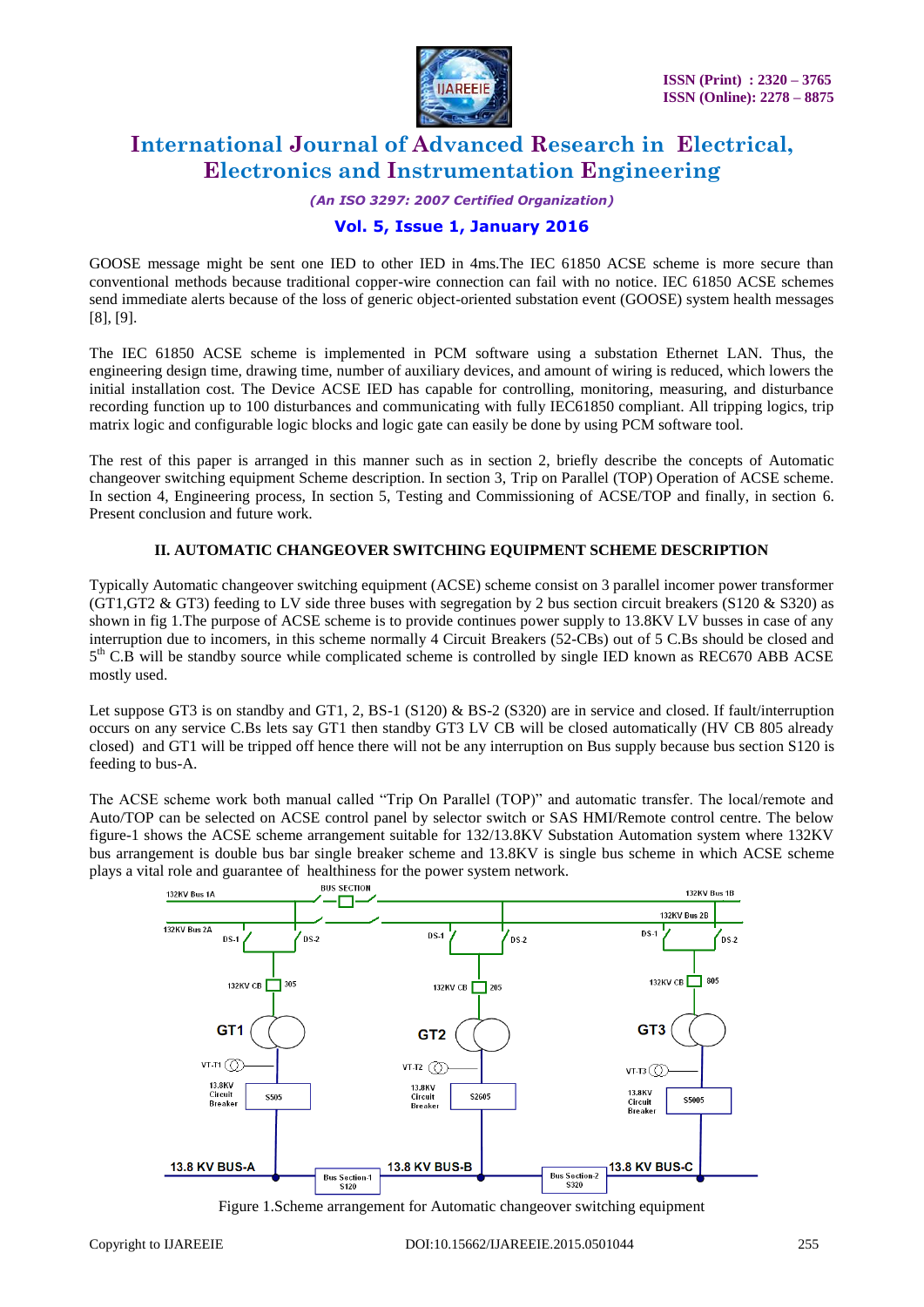

*(An ISO 3297: 2007 Certified Organization)*

## **Vol. 5, Issue 1, January 2016**

An ACSE scheme requires fast communication from and each of the relays and control switches which requires substation LAN bus for the IEC 61850 peer-to-peer protocol.

These LANs can be made very reliable with configuration such dual-ring self-healing arrangements as well as other new ring multicast technologies. This paper assumes that the readers are familiar with the software that publishes and subscribes to data sets and that they are creating and reading the required IEC 61850 files. Typical GOOSE message times are on the order of 4 ms [10].

Let's take case when GT3 is standby mode and ACSE REC670 will decide when GT3 is to be operated or closed. The ACSE output operates for standby source to close if its HV side CB 805 closed, LV CB S-5005 in service (Rack-In not closed condition), all other four CBs closed, and their VT MCB closed and have voltage.

The below fig 2 shows the condition for standby CB to be ready for operation if these given condition are fulfilled. The standby transformer GT3 (132/13.8KV 160MVA) can be brought in ACSE operation if the following conditions are satisfied.The logics describe for GT3 and similarly concern logics will be used for GT1 and GT2 as shown in fig 2



Fig. 2 Proposed ACSE operating Condition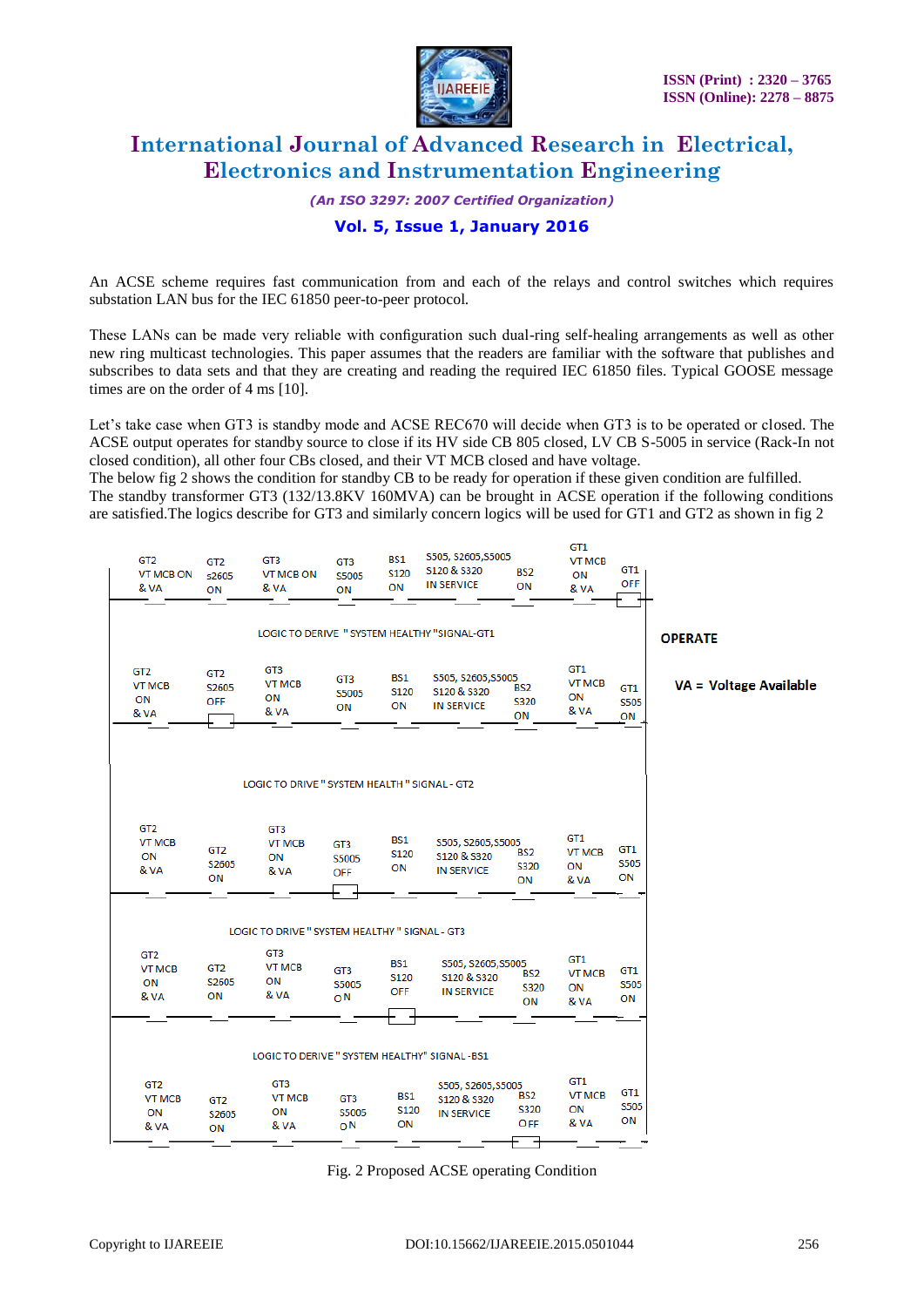

*(An ISO 3297: 2007 Certified Organization)*

#### **Vol. 5, Issue 1, January 2016**

#### **III. ENGINEERING PROCESS**

The described sequence in figure 3 is a proposal based on practical experience dependencies of the steps. It is possible to do a different sequence based on the available information at the time the project is started. This means that several iterations may be needed to finish the project.

The IEC 61850 standard defines a methodology for engineering a substation automation system in an object-oriented, multi-vendor environment. The data flow for this process is shown in figure 3.

Once the group of IEDs and the system specification has been defined, they can be imported into a system configuration tool. Within the system configuration tool the engineer can define specific instances from the different IED templates and link them to the electrical process. The engineer can then define project-specific addressing and configure the data model by defining the datasets and GOOSE publishing/subscribing amongst the various IEDs. The complete substation description, all IEDs and communications configuration can then be exported to a SCD file. The SCD file can then be imported to various IED native vendor configuration tools to complete the protection, control, and device-specific configuration.



Figure 3 IED Engineering Workflow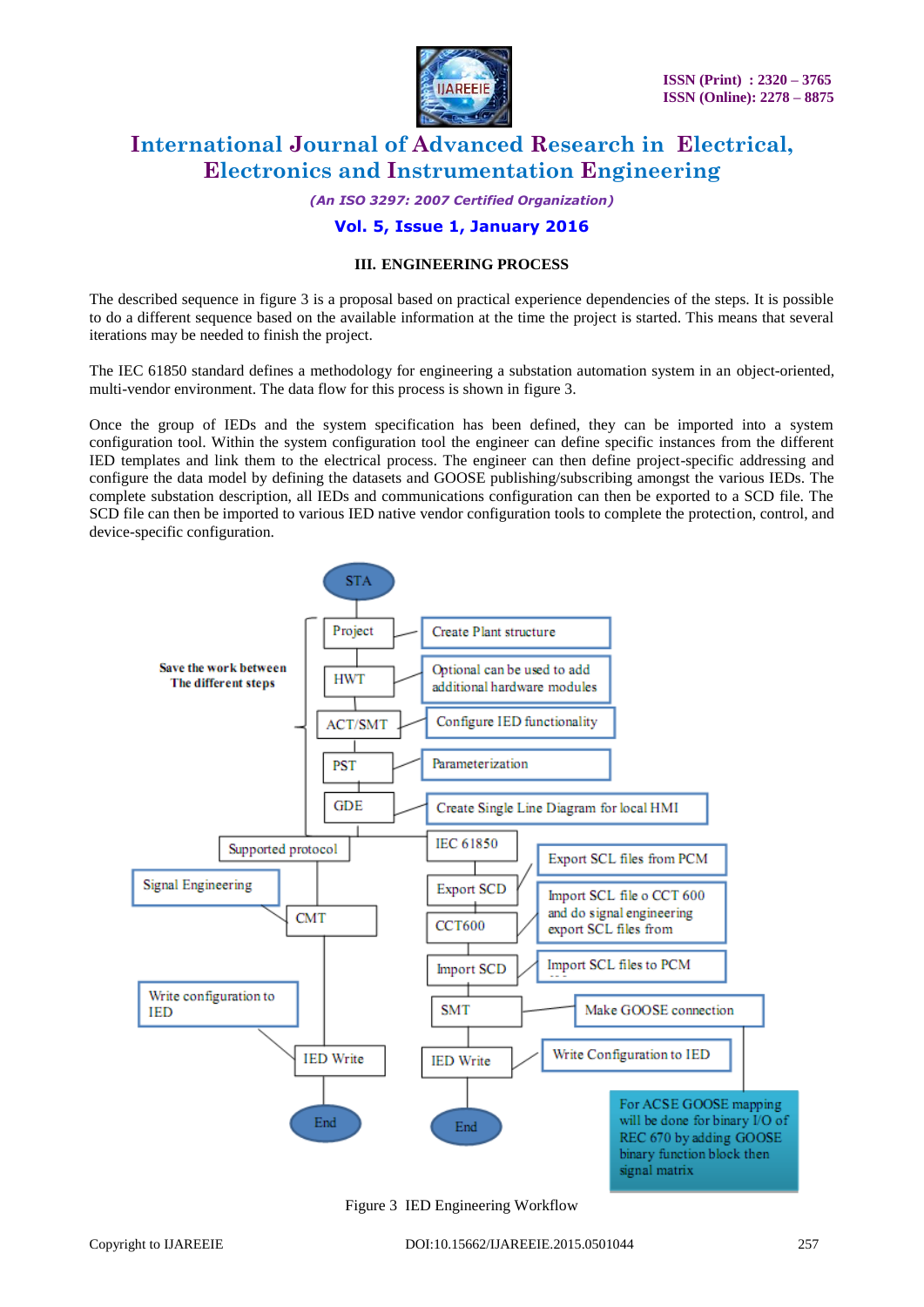

*(An ISO 3297: 2007 Certified Organization)*

#### **Vol. 5, Issue 1, January 2016**

The IEC 61850 protocol supports a method to directly exchange data between two or more IEDs. This method is described in the IEC 61850–7–2 clause 15. The concept is based on sending a multicast over the Ethernet. Whoever needs the information detects the telegram by its source address and will read the telegram and deals with it. The telegrams are multicast sent and not acknowledged by the receiver. When a GOOSE message shall be sent it is defined by configuring the data set with the defined trigger option and the GOOSE control block (GoCB). This engineering process is done in a station configuration tool, for example CCT600. The task involves configuring lists with the signal, value and quality (data attributes) that belong to the GOOSE message dataset. In the opposite direction the standard only defines the IED as a receiver of the GOOSE message. How the GOOSE input signals are handled must be defined in the IED application configuration. The SCD file generated by CCT600 (or any other station configuration tool) contains these GOOSE data sets as input data. The input data must be connected to a GOOSE receive function block (GOOSEBINRCV and GOOSEINTLKRCV) in SMT.



The figure 4 described the logics of binary inputs mentioned in table-1 to the ACSE control IED are hardwired in existing scheme which will be removed and replaced by GOOSE message generates when it change of state as shown in below figure 5 logics. These existing hardwire required more space, cabling and off Corse has the cost and causes mal-functioning.



Figure 5 Proposed GOOSE messages logics prepared for REC670 IED.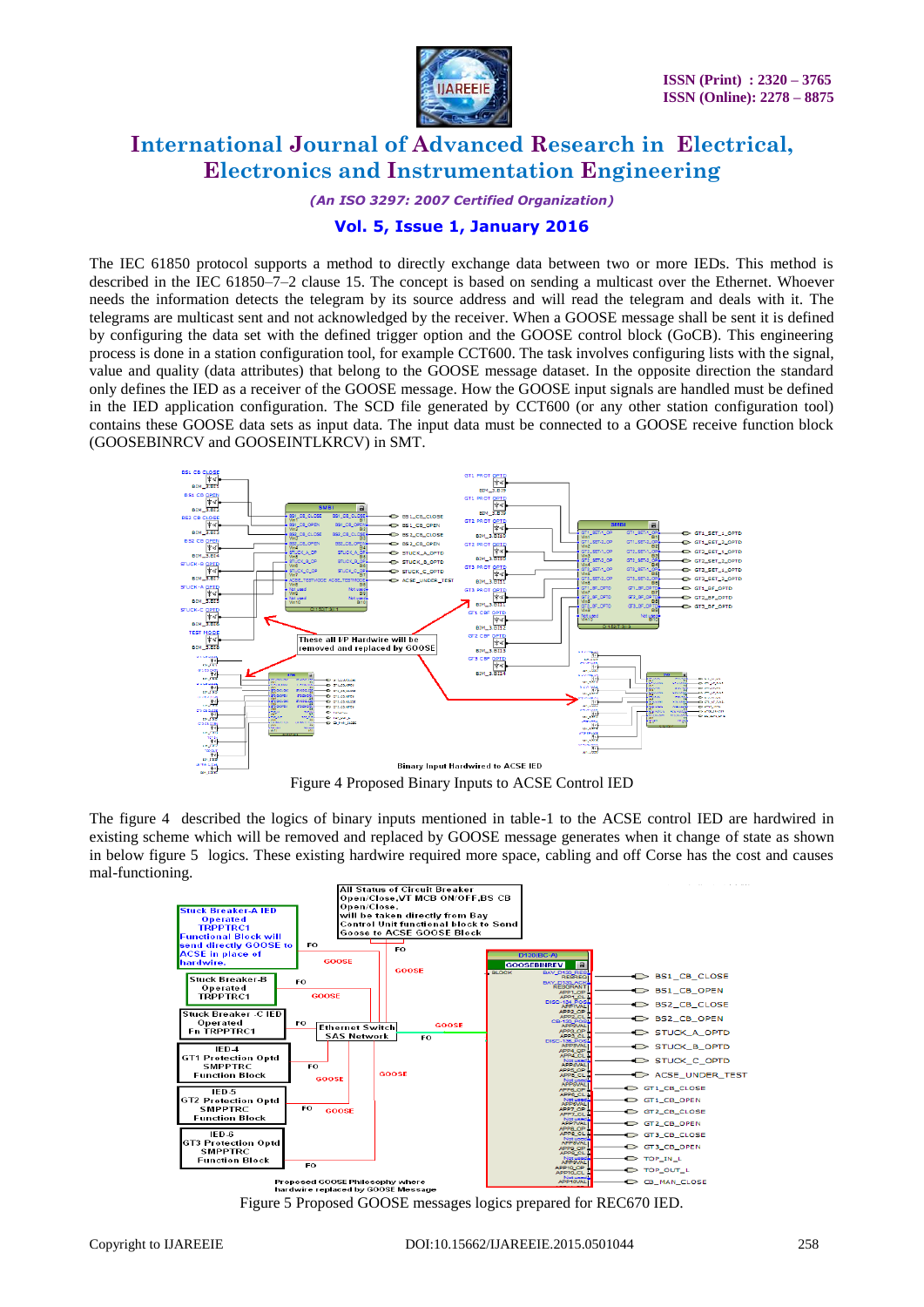

*(An ISO 3297: 2007 Certified Organization)*

## **Vol. 5, Issue 1, January 2016**

The fig. 5 logics are proposed and is the replacement of hardwire where all inputs are directly taken from each concerned IED function by mapping in GOOSE matrix are given to GOOSE receive function block. The main task is to communicate GOOSE receive function to each IED which might be done in PCM V2.5. To get functionality scheme of GOOSE follow all steps as explained in IED engineering workflow reference figure 3.

The figure 6 described how output contacts are assigned which could be replaced on GOOSE to send directly close command to its concern bay control unit via fiber optics within the substation automation architecture network which will further reduce the closing time and make fast operation and performance of the system.



Figure 6 Proposed Output Contacts For ACSE IED To Close Circuit Breaker.

The figure 7 describes Binary outputs and trip on parallel selection software logics prepared for ACSE scheme, ones any GTs or bus section selected for TOP operation the GOOSE message will be sent to concerned bay control IED to trip.



Figure 7 Open/Trip Command And TOP Selection Command For ACSE.

The figure 8 described the input from substation automation system IEC61850 based controlling for ACSE IN/OUT, TOP IN/OUT, Auto manual and all TOP Operation from SAS HMI.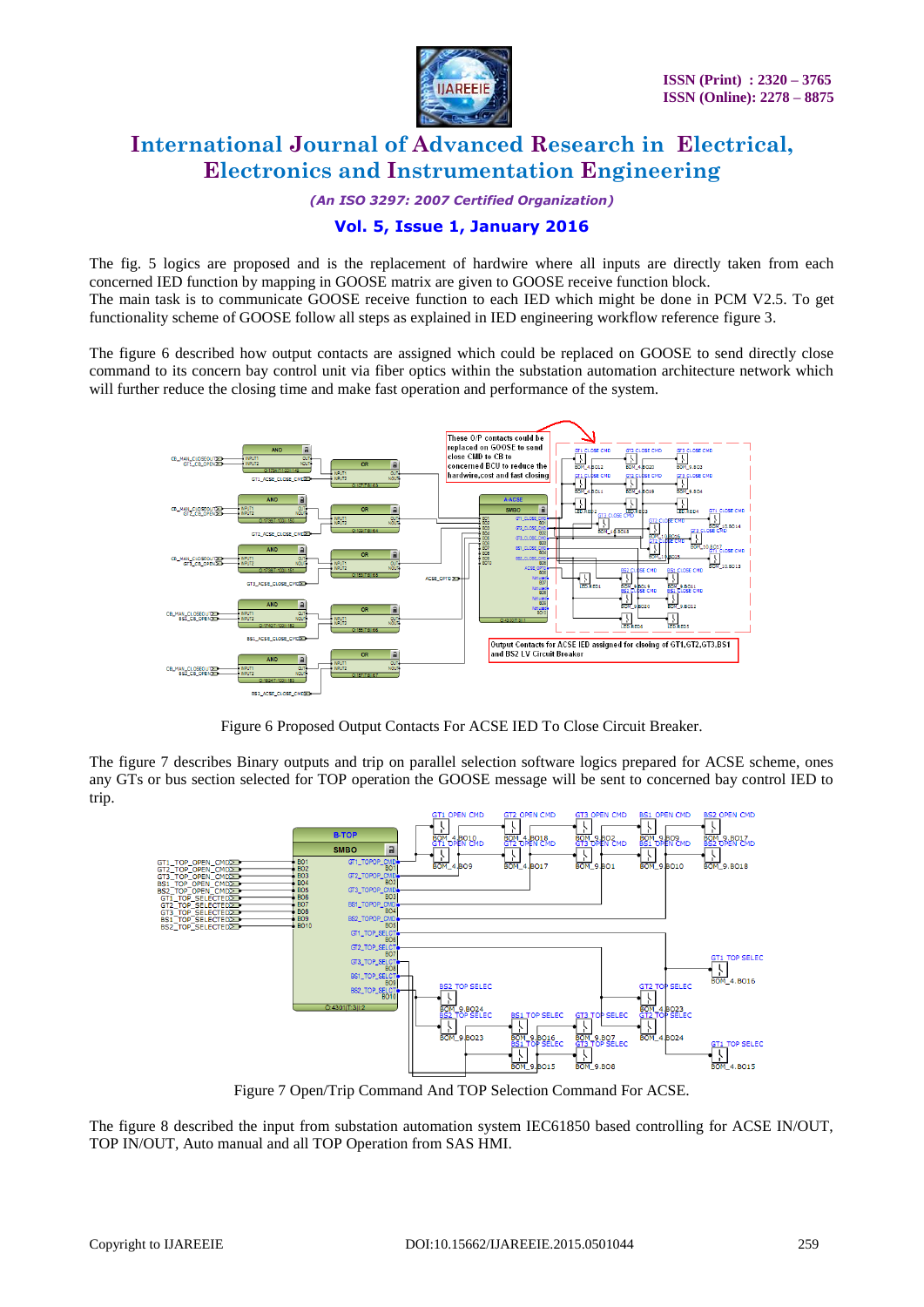

*(An ISO 3297: 2007 Certified Organization)*

## **Vol. 5, Issue 1, January 2016**



Figure 8 Logic input assigned for Substation Automation System

#### **VI. CONCLUSION AND FUTURE WORK**

The IEC61850 replaces wires/copper among the different IEDs by GOOSE messages which perform better performance, accuracy, relay coordination and makes system compacts for system maintenance.

The IEC 61850 ACSE scheme is more secure and fast because traditional copper wire connections can fail with no notice; however, The IEC 61850 ACSE alerts immediately by internal self-supervision system monitoring to loss of GOOSE system logic fail messages & its abnormality.

Application of GOOSE message in Substation Automation system leads real cost reduction, modification in IEC 61850 ACSE scheme requires no hardwire rewiring, helps maintenance easier. GOOSE messages and publishing/subscriptions are software based required no more hardware changes.

The IEC61850 ACSE scheme provides a continues power supply to LV load busses in case of any interruption to its incomers ,in this scheme normally 4 Circuit Breakers (52-CBs) out of five C.Bs should be closed and  $5<sup>th</sup>$  C.B will be standby source which all are controlled by single IED known as ACSE. The complete ACSE Scheme logics & software implementation has been described in this paper, interfaced GOOSE receive functional blocks enables GOOSE communication among IEDs to ACSE IED replaces copper wires, provides fast communication and compact system. The Trip on parallel manual selection enables easy maintenance when getting outage or maintenance works, TOP can make any CBs standby from local control panels or from IEC61850 SAS HMI.

After successful ACSE GOOSE based logics implemented in system and its Circuit breaker (52) tested by TM1600 CB test analyzer resulting the fault clearance time 86ms can be reduced to 60ms performed in power transformer differential relay 87T benchmark setup by secondary injection Omicron.

The future work might be suggested for GOOSE based IEC 61850 in feeder protection ,transformer protection (87T),Line protection (21/67N & 87U),load shedding ,MTM, Under frequency, switchgear protection, local SAS to remote substation by means cable differential (87C),GSUT overall protection 87U,TEE Protection, Circuit breaker failure protection, low impedance & High impedance bus bar protection, online partial discharge watch system, RPH3,scheme can be brought into IEC61850 SA system.

#### **REFERENCES**

- 1. Wester, C., Adamiak, M., & Vico, J., "IEC61850 protocol-practical applications in industrial facilities", In *Industry Applications Society Annual Meeting (IAS) IEEE,* pp. 1-7, *2011*.
- 2. Morais, B., "Emerging Technologies and Future Trends in Substation Automation Systems for the Protection, Monitoring and Control of Electrical Substations", Master thesis, 2013.
- 3. Blair, S. M., Booth, C., & Burt, G, "Architecture for automatically generating an efficient IEC 61850-based communications platform for the rapid prototyping of protection schemes". In *PAC World Conference,* 2011.
- 4. Ransom, D. L., & Chelmecki, C. "Using GOOSE messages in a main-tie-main scheme". *Industry Applications, IEEE Transactions on*,*50*, vol. 1, pp. 17-24, 2014.
- 5. Ali, I., & Thomas, M. S. (2011, "GOOSE based protection scheme implementation & testing in laboratory" , In *Innovative Smart Grid Technologies (ISGT), IEEE PES* , pp. 1-7, *2011.*